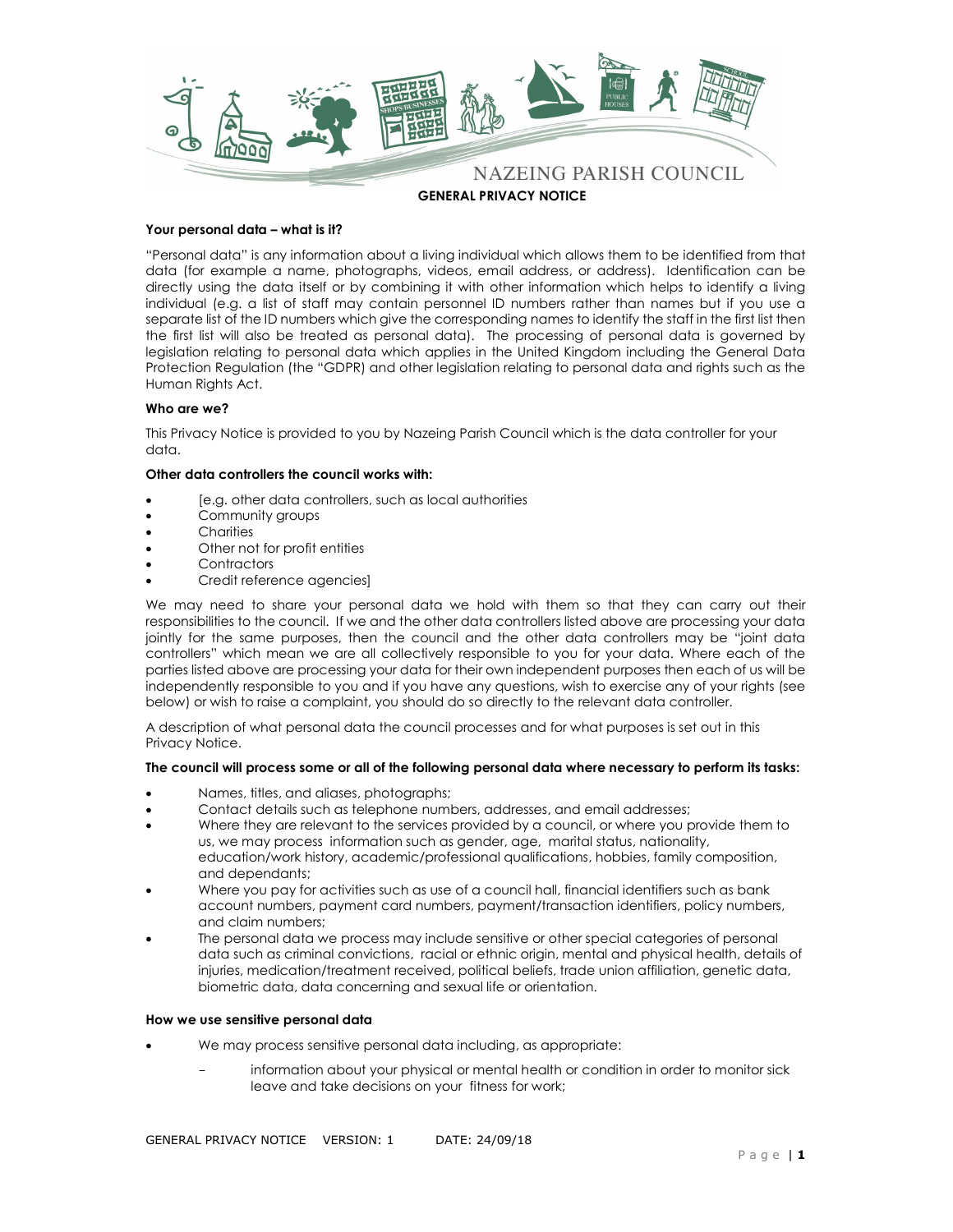- your racial or ethnic origin or religious or similar information in order to monitor compliance with equal opportunities legislation;
- in order to comply with legal requirements and obligations to third parties.
- These types of data are described in the GDPR as "Special categories of data" and require higher levels of protection. We need to have further justification for collecting, storing and using this type of personal data.
- We may process special categories of personal data in the following circumstances:
	- In limited circumstances, with your explicit written consent.
	- Where we need to carry out our legal obligations.
	- Where it is needed in the public interest.
- Less commonly, we may process this type of personal data where it is needed in relation to legal claims or where it is needed to protect your interests (or someone else's interests) and you are not capable of giving your consent, or where you have already made the information public.

# Do we need your consent to process your sensitive personal data?

 In limited circumstances, we may approach you for your written consent to allow us to process certain sensitive personal data. If we do so, we will provide you with full details of the personal data that we would like and the reason we need it, so that you can carefully consider whether you wish to consent.

# The council will comply with data protection law. This says that the personal data we hold about you must be:

- Used lawfully, fairly and in a transparent way.
- Collected only for valid purposes that we have clearly explained to you and not used in any way that is incompatible with those purposes.
- Relevant to the purposes we have told you about and limited only to those purposes.
- Accurate and kept up to date.
- Kept only as long as necessary for the purposes we have told you about.
- Kept and destroyed securely including ensuring that appropriate technical and security measures are in place to protect your personal data to protect personal data from loss, misuse, unauthorised access and disclosure.

# We use your personal data for some or all of the following purposes:

- To deliver public services including to understand your needs to provide the services that you request and to understand what we can do for you and inform you of other relevant services;
- To confirm your identity to provide some services;
- To contact you by post, email, telephone or using social media (e.g., Facebook, Twitter, WhatsApp);
- To help us to build up a picture of how we are performing;
- To prevent and detect fraud and corruption in the use of public funds and where necessary for the law enforcement functions;
- To enable us to meet all legal and statutory obligations and powers including any delegated functions;
- To carry out comprehensive safeguarding procedures (including due diligence and complaints handling) in accordance with best safeguarding practice from time to time with the aim of ensuring that all children and adults-at-risk are provided with safe environments and generally as necessary to protect individuals from harm or injury;
- To promote the interests of the council;
- To maintain our own accounts and records;
- To seek your views, opinions or comments;
- To notify you of changes to our facilities, services, events and staff, councillors and other role holders;
- To send you communications which you have requested and that may be of interest to you. These may include information about campaigns, appeals, other new projects or initiatives;
- To process relevant financial transactions including grants and payments for goods and services supplied to the council
- To allow the statistical analysis of data so we can plan the provision of services.

GENERAL PRIVACY NOTICE VERSION: 1 DATE: 24/09/18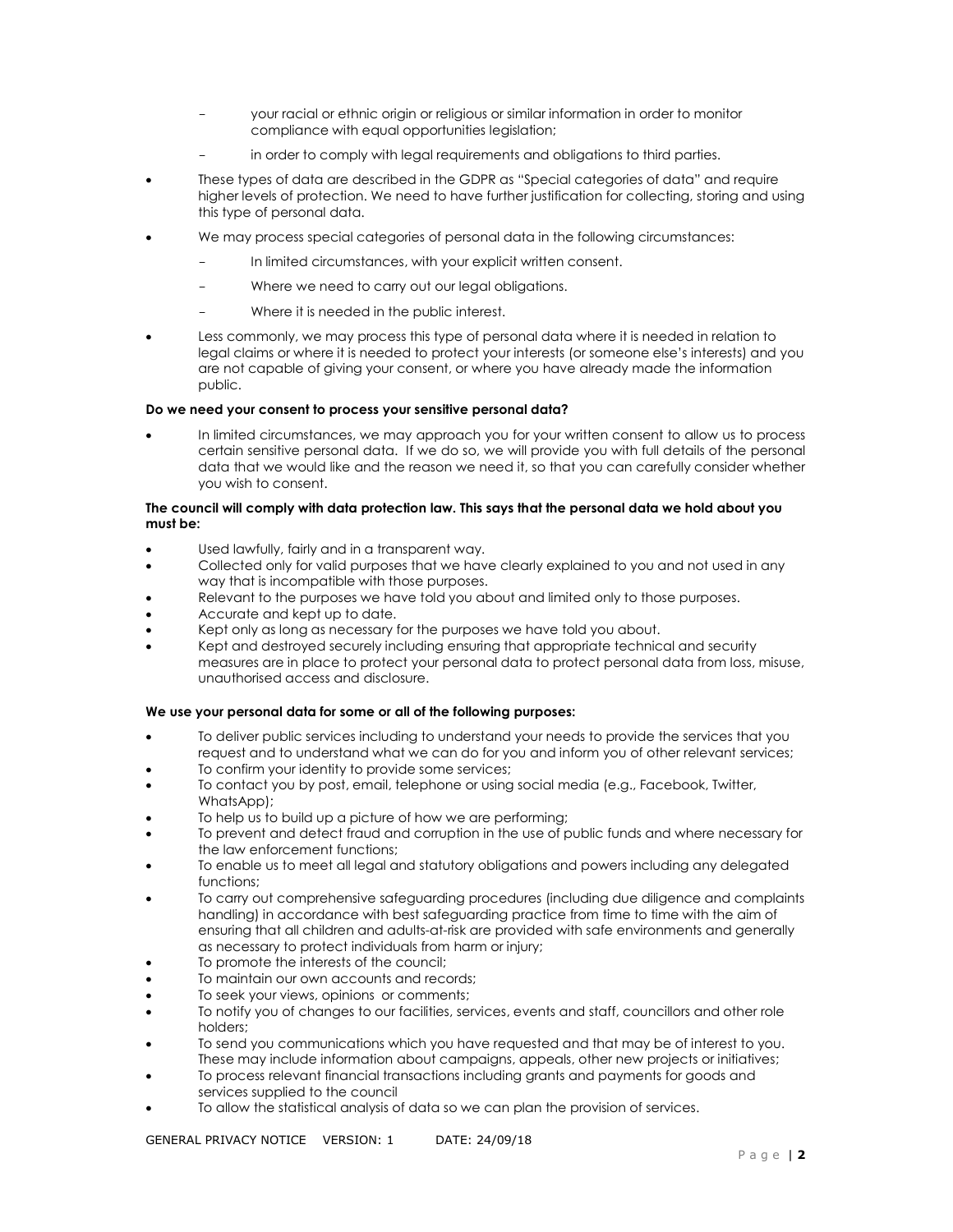Our processing may also include the use of CCTV systems for the prevention and prosecution of crime.

## What is the legal basis for processing your personal data?

The council is a public authority and has certain powers and obligations. Most of your personal data is processed for compliance with a legal obligation which includes the discharge of the council's statutory functions and powers. Sometimes when exercising these powers or duties it is necessary to process personal data of residents or people using the council's services. We will always take into account your interests and rights. This Privacy Notice sets out your rights and the council's obligations to you.

We may process personal data if it is necessary for the performance of a contract with you, or to take steps to enter into a contract. An example of this would be processing your data in connection with the use of sports facilities, or the acceptance of an allotment garden tenancy

Sometimes the use of your personal data requires your consent. We will first obtain your consent to that use.

## Sharing your personal data

This section provides information about the third parties with whom the council may share your personal data. These third parties have an obligation to put in place appropriate security measures and will be responsible to you directly for the manner in which they process and protect your personal data. It is likely that we will need to share your data with some or all of the following (but only where necessary):

- The data controllers listed above under the heading "Other data controllers the council works with";
- Our agents, suppliers and contractors. For example, we may ask a commercial provider to publish or distribute newsletters on our behalf, or to maintain our database software;
- On occasion, other local authorities or not for profit bodies with which we are carrying out joint ventures e.g. in relation to facilities or events for the community.

#### How long do we keep your personal data?

We will keep some records permanently if we are legally required to do so. We may keep some other records for an extended period of time. For example, it is currently best practice to keep financial records for a minimum period of 8 years to support HMRC audits or provide tax information. We may have legal obligations to retain some data in connection with our statutory obligations as a public authority. The council is permitted to retain data in order to defend or pursue claims. In some cases the law imposes a time limit for such claims (for example 3 years for personal injury claims or 6 years for contract claims). We will retain some personal data for this purpose as long as we believe it is necessary to be able to defend or pursue a claim. In general, we will endeavour to keep data only for as long as we need it. This means that we will delete it when it is no longer needed.

#### Your rights and your personal data

You have the following rights with respect to your personal data:

When exercising any of the rights listed below, in order to process your request, we may need to verify your identity for your security. In such cases we will need you to respond with proof of your identity before you can exercise these rights.

## 1) The right to access personal data we hold on you

- At any point you can contact us to request the personal data we hold on you as well as why we have that personal data, who has access to the personal data and where we obtained the personal data from. Once we have received your request we will respond within one month.
- There are no fees or charges for the first request but additional requests for the same personal data or requests which are manifestly unfounded or excessive may be subject to an administrative fee.

#### 2) The right to correct and update the personal data we hold on you

 If the data we hold on you is out of date, incomplete or incorrect, you can inform us and your data will be updated.